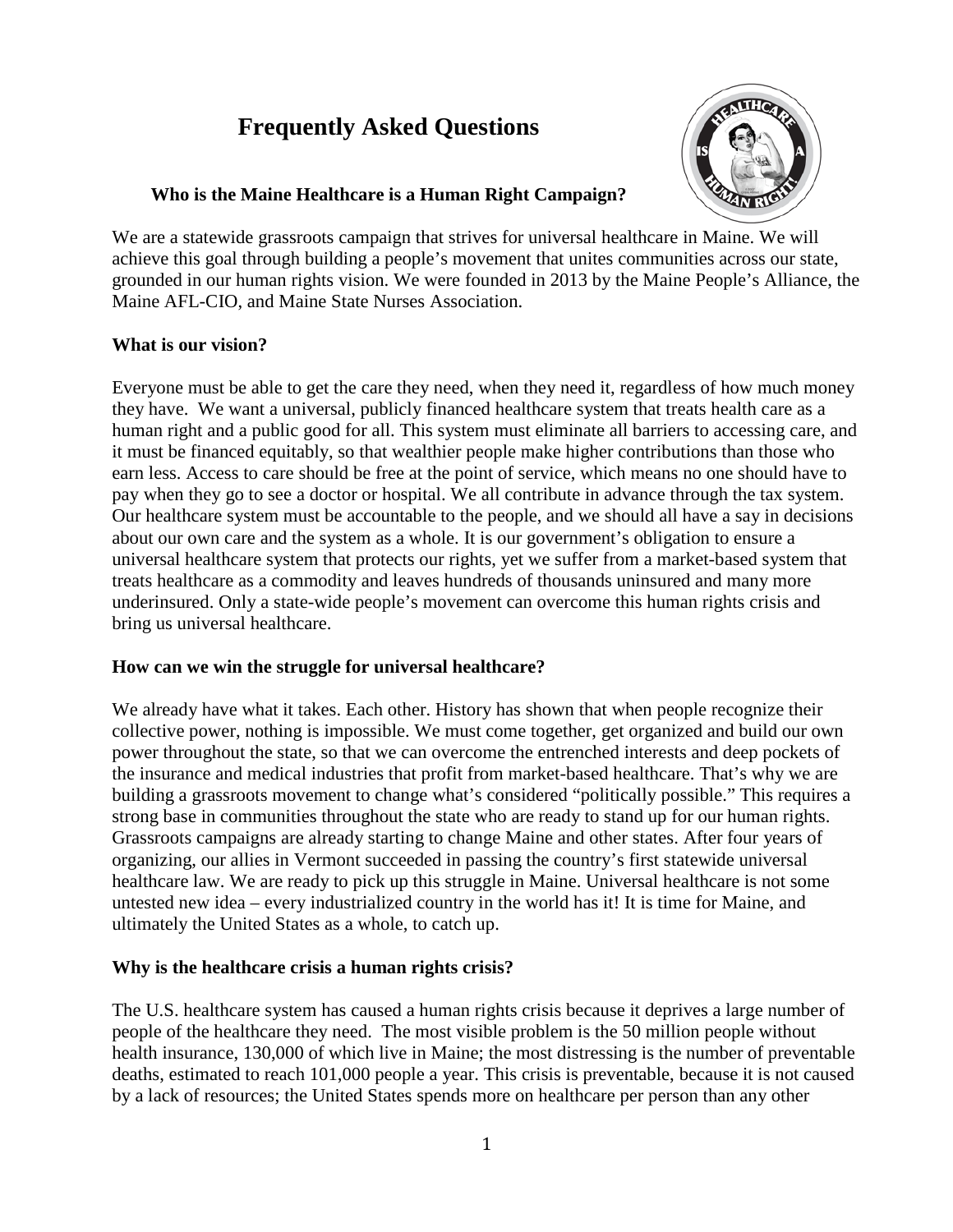country in the world. Yet our life expectancy is lower, our infant mortality higher, and we are overall in poorer health compared to people in other countries. We also have shocking inequalities in health outcomes, with people of color and low-income people in particular suffering from poor health. The market-based health system has separate and unequal tiers for different groups of people who receive unequal levels of care, which is in clear violation of the principle of equality. At the same time, the increasing barriers to accessing care, the burden of medical debt and the shortage of primary care doctors affect all of us, including people with employer-sponsored insurance. Our access to care is dependent on our ability to pay, not on our health needs. The profit interests in our market-based system devalue people's health, dignity and equality.

# **What are human rights?**

Every person is inherently worthy and has basic rights simply because we are human. These human rights are common to all human beings, regardless of sex, race, ethnicity, national origin, language, income, religion, sexuality, age, disability or other factors. Human rights arise from our fundamental needs as human beings. For many centuries, people's movements have struggled for the rights of individuals and communities to live in dignity, freedom, equality and to be able to meet their human needs. We know that have these rights even if our government does not recognize them.

In 1948, all countries of the world signed the Universal Declaration of Human Rights, and governments have an obligation to respect, protect and fulfill those rights. Other international treaties have affirmed these obligations in greater detail, such as the American Declaration on the Rights and Duties of Man, the International Covenant on Economic, Social, and Cultural Rights, and the Convention on the Elimination of All Forms of Discrimination.

#### **What are economic, social, and cultural rights?**

Our human rights include political and civil rights familiar to us, such as the right to vote and the right to a fair trial, as well as economic and social rights, such as the right to healthcare. Everyone has the right to live in a way that is dignified and meets his or her fundamental needs. We all need to eat, have a home, stay healthy, learn and make a living. These needs give rise to our economic and social rights, which include:

- Healthy food
- Housing
- Health, including healthcare and a healthy environment
- Education
- A job with dignity
- Social protection and income security (e.g., when we become unemployed, sick, disabled, old, or need support for other reasons)

These needs and rights are interconnected. For example, it is difficult to be healthy if we live in a moldy or unsafe house. It is difficult to find a good job if we don't have a home or lack education. This is why the struggle for universal healthcare is linked to struggles for our other economic and social rights, such as campaigns for living wage jobs, adequate and affordable housing, and highquality education.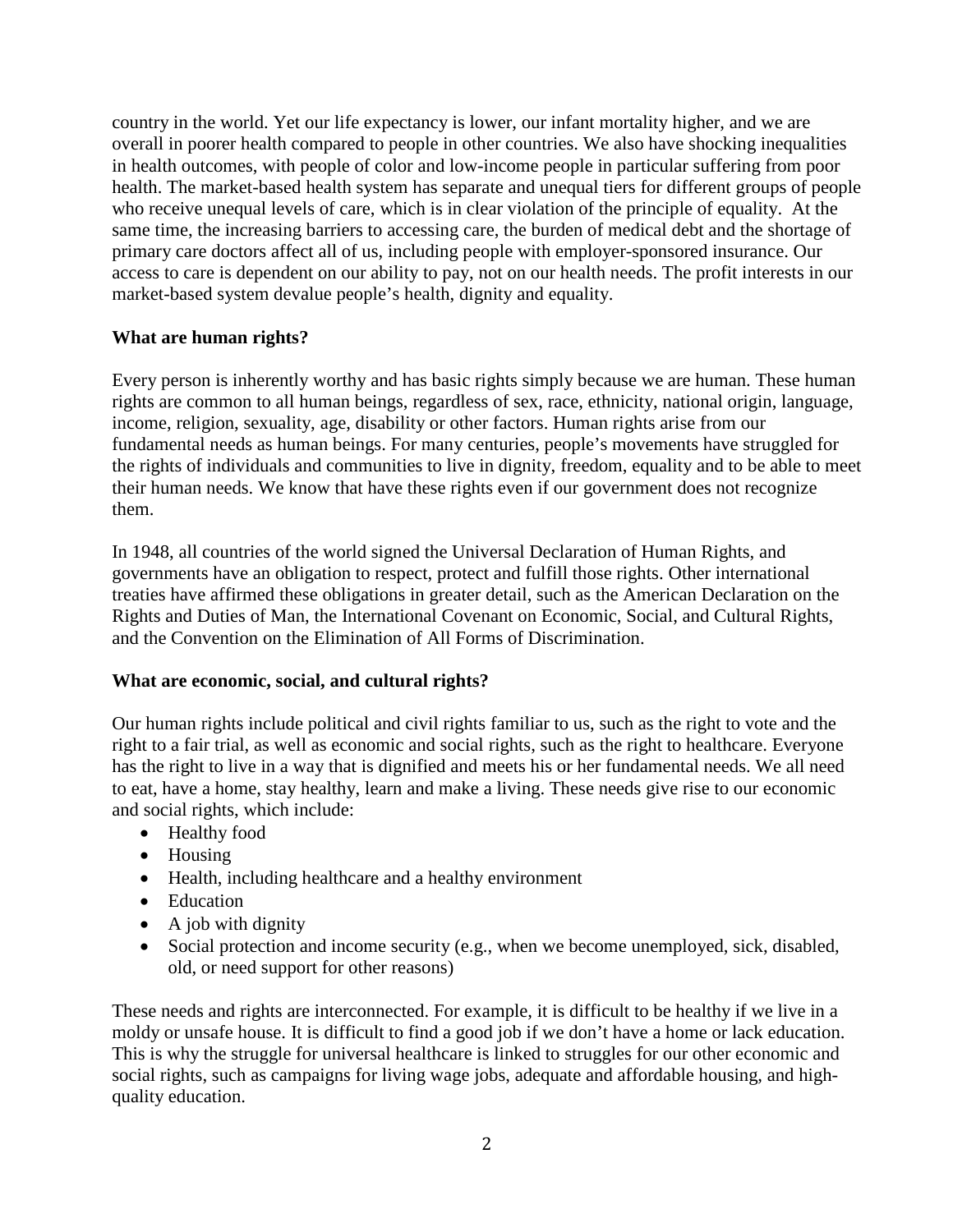#### **What is the human right to healthcare?**

The human right to healthcare is a part of our right to health, which goes beyond healthcare and includes a healthy environment, healthy work conditions, and other aspects of life that affect our health. The human right to healthcare means that everyone has the right to get the healthcare they need, when they need it, regardless of payment or any other factors. Healthcare must be provided as a public good to everyone, rather than a market commodity sold only to those who can afford it. Healthcare must be financed and administered publicly, and should be free at the point of access.

The protection of all human rights is guided by a basic set of principles. We use these principles to describe what a healthcare system based on human rights must look like:

**Universality:** Everyone must have access to comprehensive, equal high-quality healthcare. **Equity:** Healthcare resources and financing must be shared equitably, so that everyone gets what they need and pays what they can. There must be no systemic barriers to accessing care.

**Accountability:** Government has an obligation to establish a healthcare system that meets human rights principles, and this system must be accountable to the people it serves.

**Transparency:** The healthcare system must be open with regard to information, decision-making, and management.

**Participation:** The healthcare system must enable meaningful public participation in all decisions affecting people's right to health care, including the design and operation of the system itself.

These human rights principles enable us to develop a roadmap for healthcare reform. We can assess any reform measures against these principles.

# **Do the laws of Maine or the United States guarantee our right to healthcare?**

No, but we do not depend on the law for claiming our human rights. Human rights are not granted by governments; we have these rights by virtue of being human. We can and should demand that our government respect, protect and fulfill those rights.

The United States has committed to human rights by signing the Universal Declaration of Human Rights. However, it has ratified only some of the covenants and treaties that give human rights the force of law.

#### **Do other countries recognize healthcare as a human right?**

Healthcare is recognized as a human right in many countries around the world. A number of them have incorporated the right to healthcare in their constitutions, and many embrace the goals of health protection and a healthy society in their national policies. Some countries have had universal, publicly financed healthcare for over one hundred years, others have transformed their healthcare systems more recently. All spend much less money per person than the United States and many of them have a healthier population.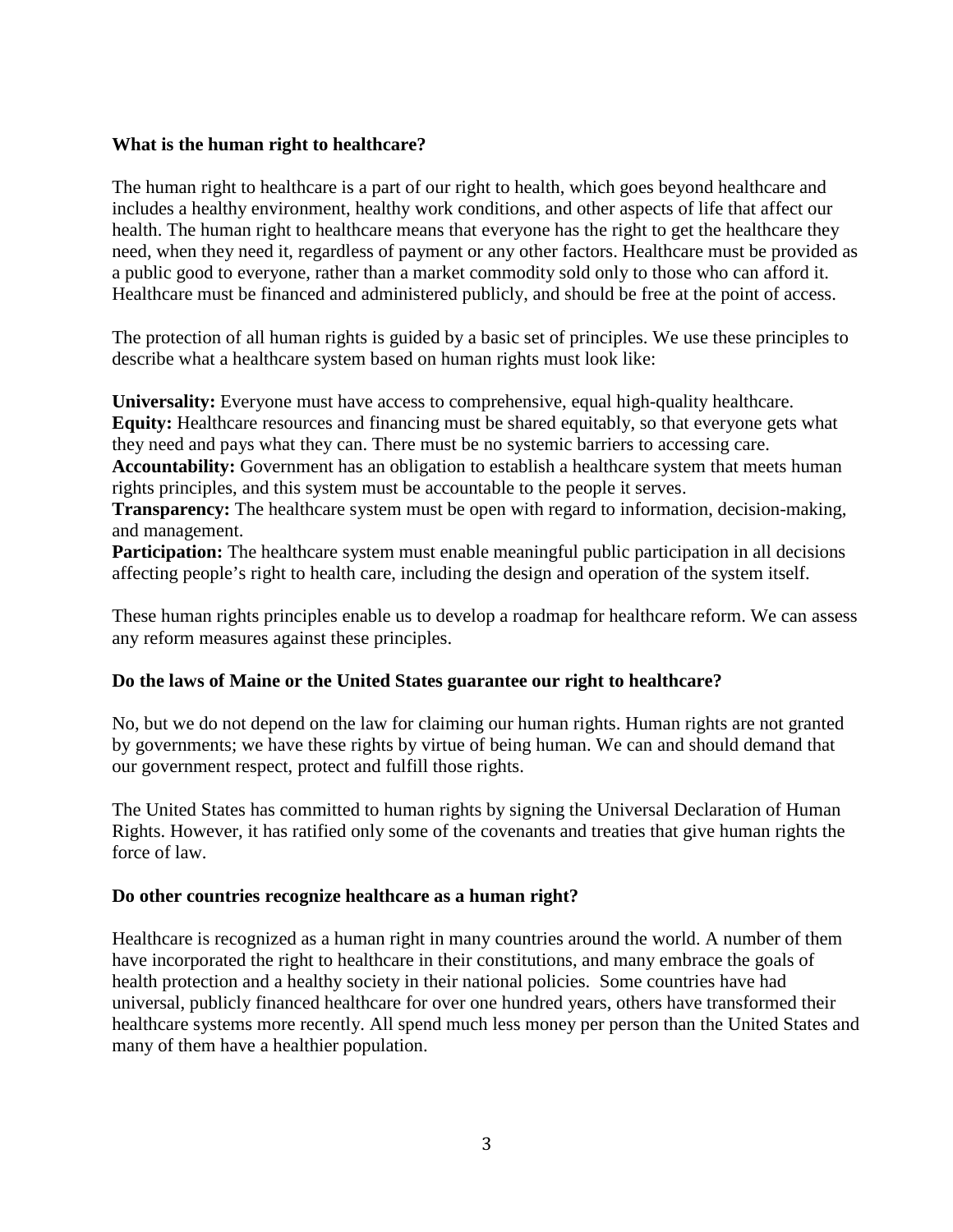## **Why should we focus on universal healthcare in Maine? Don't we need this for all of the United States?**

Yes, we need universal healthcare in the United States, and we can build on many decades of struggles for a national universal healthcare system. However, the last attempt resulted in the Affordable Care Act, what's now called Obamacare, which is not universal healthcare but just another set of market-based reforms. While Washington DC is busy with Obamacare, there is a lot of energy at the state level to go beyond those "reforms" and show state-by-state that universal healthcare is possible. Vermont has already achieved a breakthrough by passing the first universal healthcare law in the country. Once a couple more states follow, the domino effect will create the critical mass for national reform. Maine could be the next state! This is how Canada got their universal healthcare system, which was kicked off in Saskatchewan and spread from there.

# **Why does the Affordable Care Act fail to provide universal healthcare in Maine?**

The Affordable Care Act (ACA) was passed by Congress in 2010 and most of its provisions will be implemented in 2014. It introduces some reforms to private health insurance, but it maintains and further subsidizes private insurance companies. It requires states to set up health insurance marketplaces, so-called Exchanges, where those without employer-sponsored coverage can purchase a private insurance plan. The federal government will subsidize the cost of those private plans for low-income people. It will also expand the Medicaid program for people living in poverty. Yet many people will remain uninsured: in Maine, 130,000 people currently lack health insurance. It's unclear how many will still lack insurance after the ACA goes into effect. Many more will continue to struggle with high premiums, deductibles and co-pays. In addition to premium payments, some individuals may have to pay up to \$6000 in out-of-pocket costs per year.

The ACA fails to meet human rights principles. It leaves many people out, which means it is not universal. It continues to rely on the private health insurance model, selling access to care in the marketplace, which means it will remain unaffordable for many. People with more money can buy better access to care, which violates the principle of equity. Because it relies on the market, the ACA does not make healthcare a public good, which also means that the healthcare system won't be accountable to the people it serves.

#### **Does the Affordable Care Act make it easier or harder to move toward true universal healthcare in Maine?**

No law or policy can stand in the way of the people getting organized and demanding their human rights. The biggest obstacle to achieving universal healthcare in Maine is not technical barriers, but political will. And that is exactly what we are changing through grassroots organizing. As Maine starts implementing the Exchange as required by the ACA, we will look at how this affects people's access to care. We will show why we need to do more and move beyond the Affordable Care Act. The ACA allows states to do that after 2017. At that time, the federal government can grant waivers for states to establish their own healthcare system, with the help of federal funding, as long as that new system ensures better, not worse, access to care than the Exchange. In Vermont, the federal funds from the ACA will be used as a springboard for setting up a universal, publicly funded healthcare system.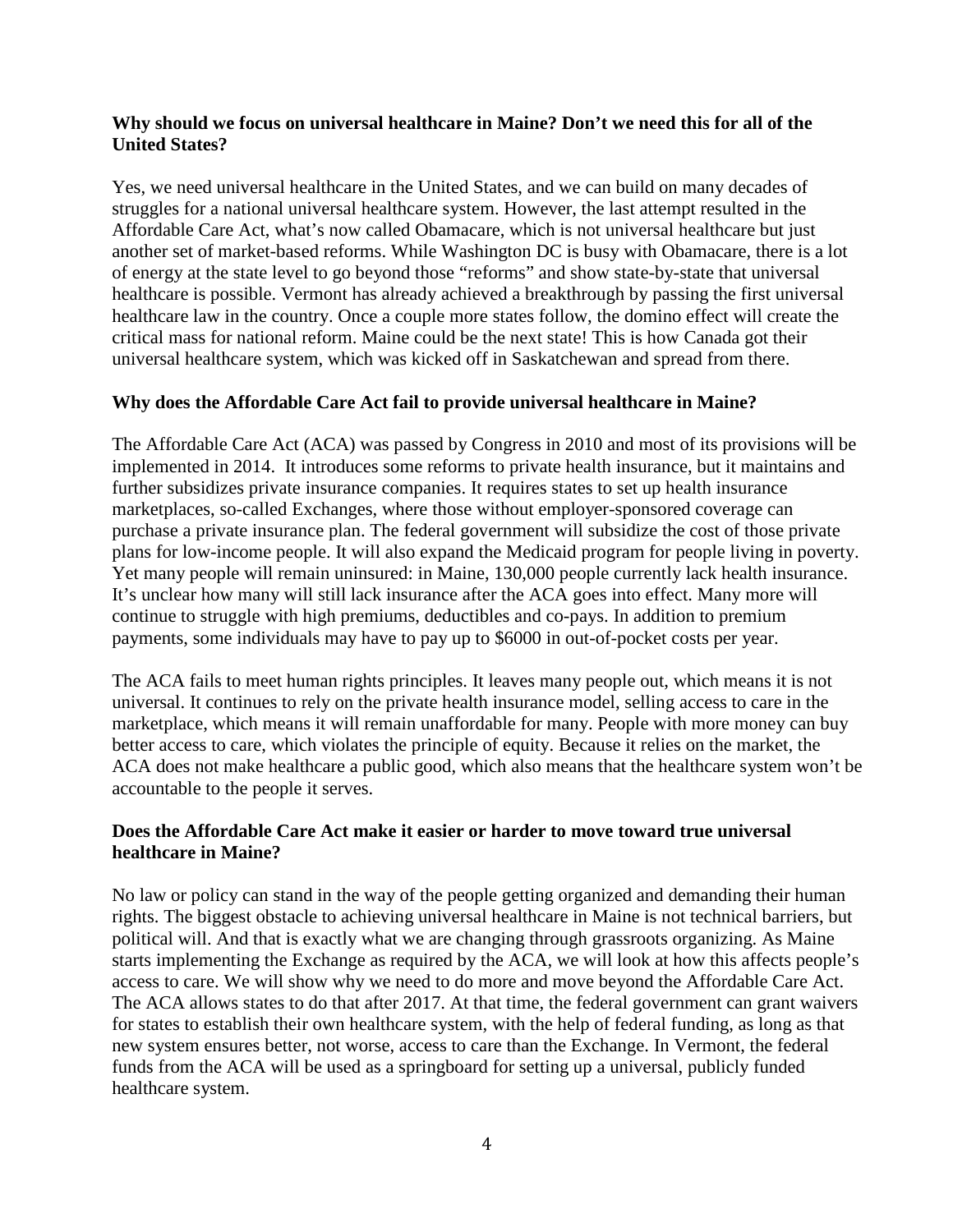## **Why have the recent reform efforts failed to make healthcare a human right in the U.S.?**

The market-based system is working well for those who profit from it – insurance companies, pharmaceutical companies, private hospitals, etc. They have a vested interest in preserving the system and continuing to deny us our human rights. These corporations are also very influential with politicians, and they spend a huge amount of money on lobbying. The federal reform effort showed how powerful those corporate interests are, because they succeeded in getting even more money channeled to insurance companies. The reform's focus was on strengthening the market rather than improving the health of our population. But we can change by getting organized. We may never have the money, but we have the numbers. History shows that a mass movement of people can be more powerful than the money of a few.

#### **What progress has been made on universal healthcare in Vermont?**

In May 2011 Vermont became the first state in the country to pass a law for a universal, publicly financed healthcare system. This law commits the state to set up a system by 2017 that provides healthcare as a public good to all residents. It is also the first law to include the five human rights principles of universality, equity, accountability, transparency, and participation. This breakthrough was brought about by a grassroots human rights movement led by the Vermont Workers' Center's Healthcare Is a Human Right Campaign. The campaign is now focusing on how the healthcare law will be implemented. The goals are to ensure that the system will be financed equitably, through progressive taxation, and that it will provide comprehensive healthcare to all, rather than a restrictive insurance benefits package. Because coverage is not care, the campaign is asking reformers to adopt a new and different approach to designing a healthcare system, based on the goal to provide all medically necessary care to everyone who needs it.

#### **Are there campaigns in other states for healthcare as a human right?**

Yes, over the past year we've seen new Healthcare Is a Human Right campaigns emerging in Maryland, Oregon and New Mexico, and there is also interest in other states. Many state-based groups want to learn from the success in Vermont, which means they see that political change can only happen through grassroots organizing and they emphasize a human rights vision over technical or cost arguments.

#### **Will treating healthcare as a human right ensure high quality healthcare?**

The United States currently spends far more per person on healthcare than the rest of the industrialized world, yet we receive relatively poor care for all that money. The World Health Organization ranked the United States number 37 in the world for the quality of our health system, yet we were number 1 for spending per person. Our national Institute of Medicine recently reported that the U.S. population is in poorer health and lives shorter lives than people in other high-income countries. The report listed free-market capitalism and the uneven distribution of resources among the reasons for our health failures. This includes our for-profit, market-based healthcare system that costs us so much money but puts up systemic barriers to getting quality care. A key problem is that even after the Affordable Care Act will be fully implemented, healthcare will continue to be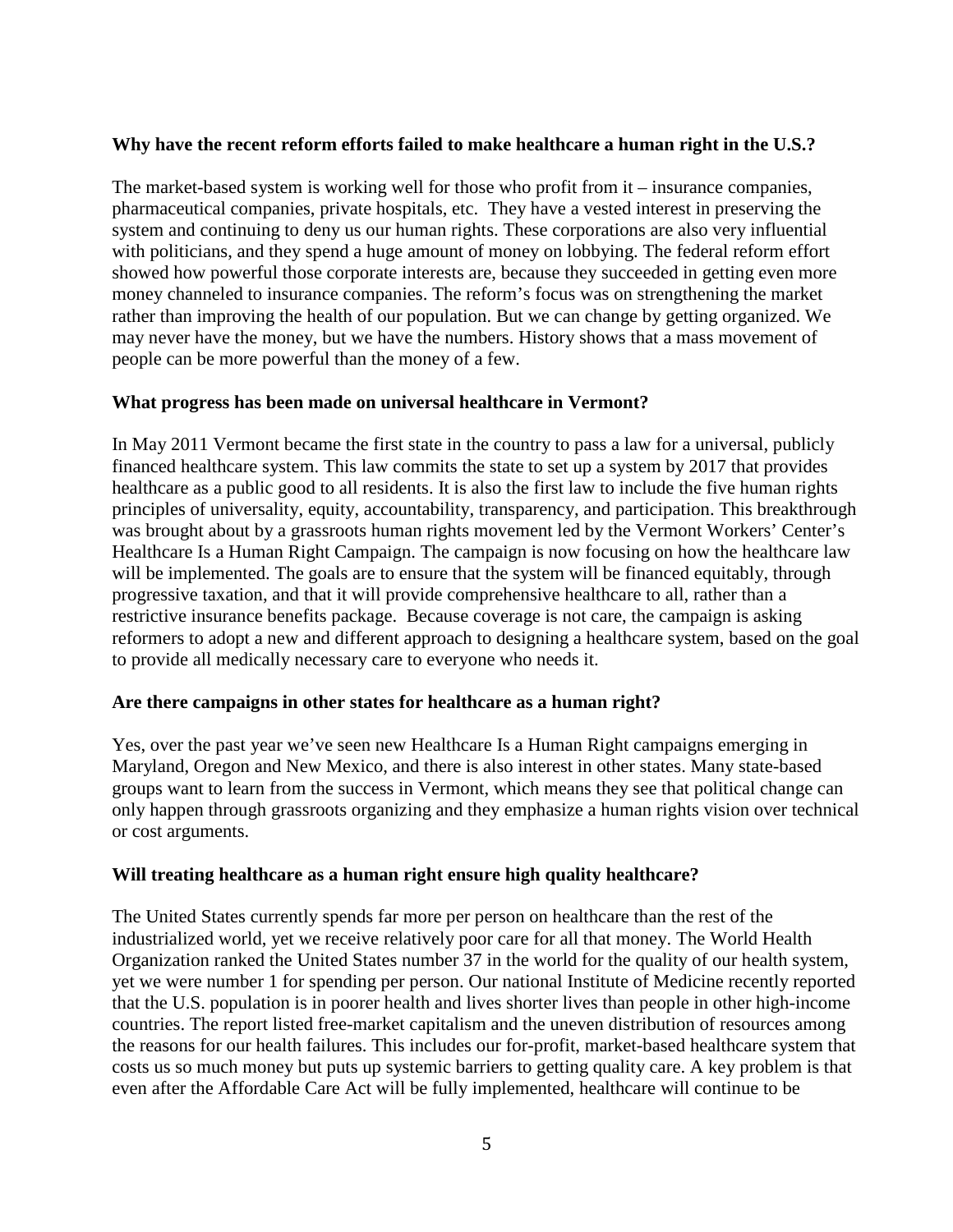rationed based on a person's income, age, immigration status, and geographical location. Those who can pay less, are older (but not old enough for Medicare), are recent immigrants or live in rural or inner city locations receive poorer care than others. This is not the case in countries that have universal, publicly financed healthcare. Once healthcare is provided as a universal public good, then there are no more insurance middlemen who can deny care, no loss of access to care in case of unemployment or changing jobs, no wasteful financial incentives for doctors to use expensive tests, equipment or procedures regardless of whether these are useful or harmful to a patient, no shortage of primary care doctors, and no concentration of hospitals in the wealthiest areas. Guaranteeing the right to healthcare will reduce suffering, shift to a focus on people's health rather than monetary gain, and improve the health of our population.

# **How will universal healthcare reduce the cost of healthcare?**

In a universal, publicly financed system people will pay into the system based on their ability to pay. The cost to individuals and families will be based on what they can afford, which means that low-income people will pay much less than wealthy people. This will likely mean that costs will go down for most people.

Moving to a publicly financed, single payer system will save money overall. First of all, if people stay healthier because they have better access to care, including early access to preventive and primary care, the need for expensive critical and emergency care will be reduced. Second, publicly financed healthcare systems have much lower administrative and management costs than private, for-profit systems. For example, Medicare has around 3% administrative costs, compared to 30% for private insurers. Under the current business model of health insurance, there is a vast amount of purposeful waste and red tape that serves to deny access to care. A system with just one public single payer will have vastly reduced administrative and management costs, which will also benefit healthcare providers who are now dealing with multiple insurers and their different rules. Such a system will also have more power in negotiating the price of pharmaceuticals and medical equipment, and will be better positioned to allocate healthcare resources where they are most needed.

#### **Doesn't Maine already do a good job providing public healthcare?**

Although Maine has some important public programs in place to support those who can't afford private, market-based health insurance, there are still 130,000 people uninsured and many more are underinsured. Our current programs do not effectively address everyone's healthcare needs, nor do they control costs to individuals and to the state. A patchwork fix like the Affordable Care Act is not going to work, because it doesn't address the underlying problems. We need a meaningful, long-term solution in form of a universal and unified healthcare system that serves all people in Maine.

#### **Why should someone with good health insurance support this campaign?**

Every person needs healthcare, so access to care should not depend on whether someone happens to have good insurance. Is it really acceptable that some of our neighbors, friends or family members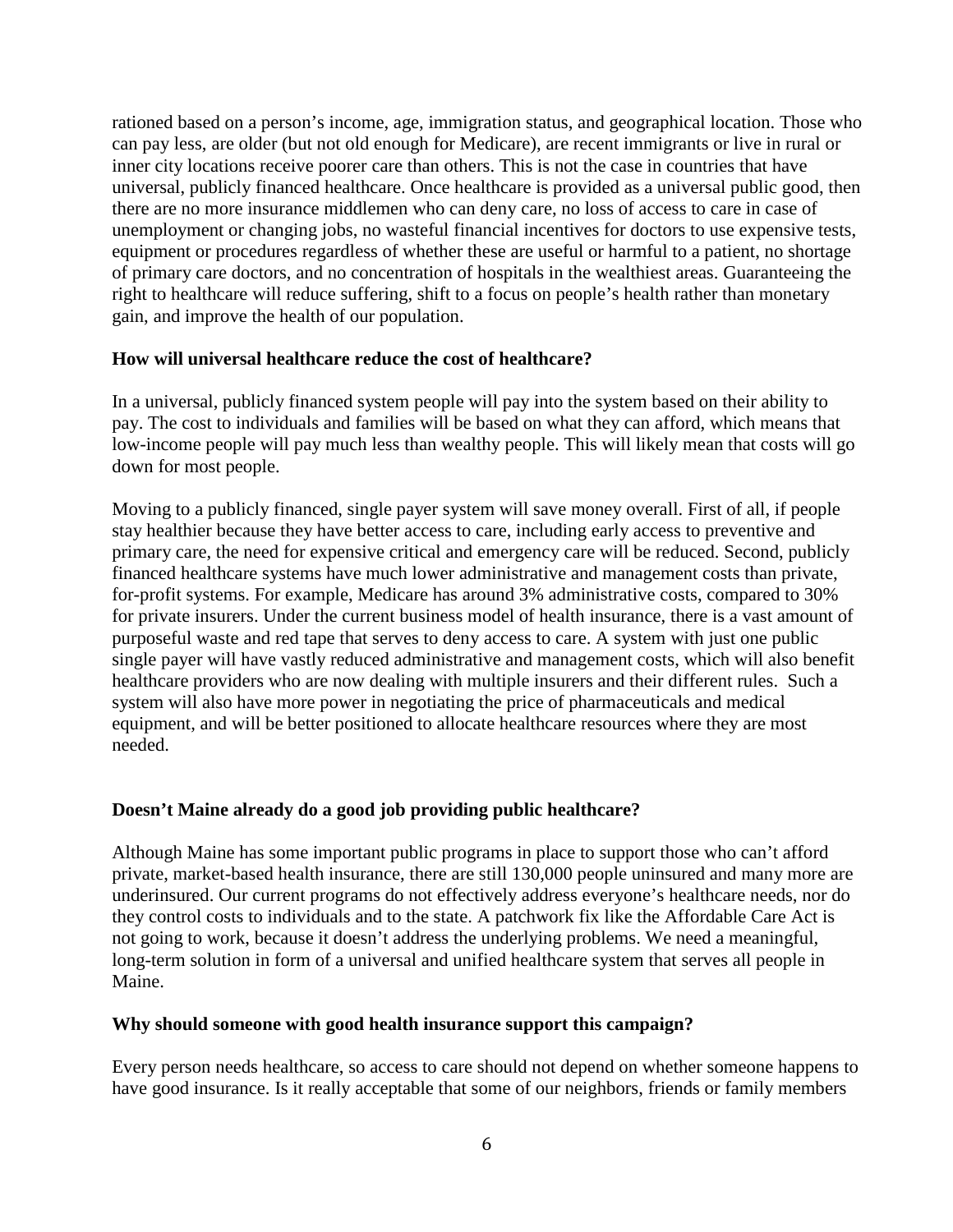cannot get the healthcare they need? Hospitals and other healthcare facilities, just like fire departments and schools, require a collective investment because they have to be there for everyone and cannot be funded by any one person alone. These are public goods that we have to support together; they should belong to all of us. Some of us already have good insurance from the public Medicare program. Why shouldn't this be available to everyone? Those who have private health insurance through their employer have seen their costs increase tremendously over the past few years. Moreover, more and more employers are dropping health insurance altogether. Those that offer coverage require higher contributions from workers. That's because private premium dollars pays for the administrative waste, high executive salaries and private profits in the market-based system. What may seem like reasonable insurance now is actually supporting an unsustainable healthcare system that denies tens of millions the care they need and drains our economy. A more efficient universal system would benefit everyone, even those who currently have insurance. We must create a system that works for all of us, not just for a few. We are in this together, and only together can we realize the human right to healthcare for all.

# **Why should union members support this campaign? What would happen to Taft-Hartley plans in a universal system?**

As health insurance costs rise across the board, employers tend to pass those costs onto workers, in the form of higher premium contributions, deductibles, co-pays, and reductions in coverage. On average, workers now pay over 25% of the cost of employer-sponsored plans. One in three workers now has a high deductible plan. Although union members have fared far better than nonunion workers, collective bargaining gets increasingly burdened by health insurance negotiations. Maintaining healthcare benefits results in lower wages and even job losses as employers seek to reduce labor costs. Union members are not isolated from the healthcare crisis affecting the country as a whole.

Federally regulated health insurance plans would not be directly affected by setting up a state-wide universal healthcare system. This includes Taft-Hartley plans, which are multi-employer insurance plans that cover workers of several employers in one industry through collective bargaining agreements with one or more local unions. They provide portability of certain benefits and continued coverage for workers moving from employer to employer within the industry covered by the plan. Taft-Hartley plans are protected by federal law, so they wouldn't simply disappear in a universal system. Yet they may no longer be desirable. Universal healthcare decouples access to healthcare from employment, and therefore ensures the portability of healthcare benefits when changing jobs. If Maine had universal healthcare, it could also arrange to pay for the healthcare its residents received in other states, as long as they continued to live in Maine. Transitioning out of employer-based insurance could be very beneficial to union members. They could bargain for higher wages instead of fighting over premiums or employer contributions in every contract. Taft-Hartley plan contributions could also be redirected to other kinds of benefits (childcare, retirement, education benefits, etc.).

For a universal healthcare system to work, union members would have to stand in solidarity with other workers as well as those without jobs to ensure that everyone's financial contributions to healthcare get pooled in a way that ensure access to care for everyone.